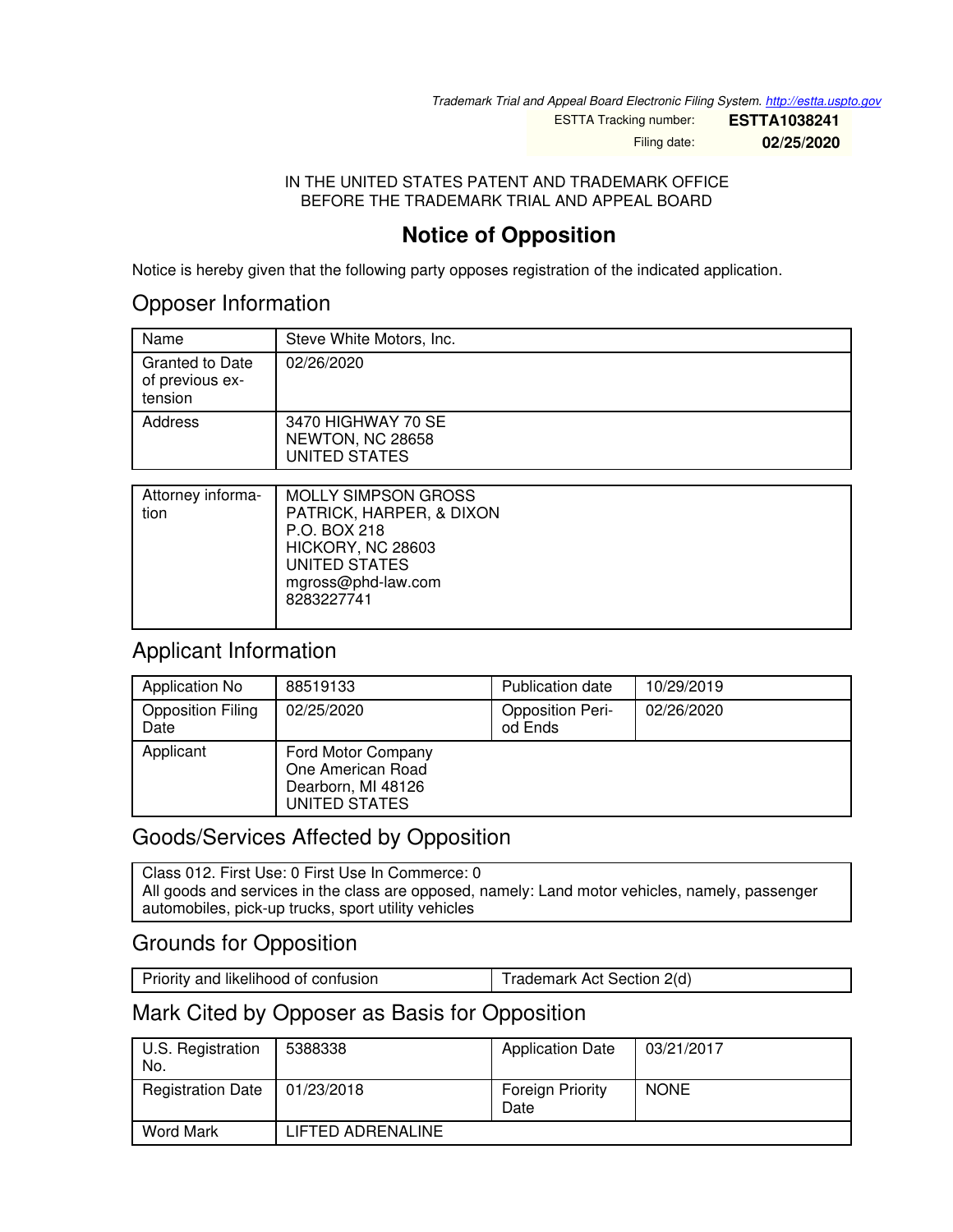| Design Mark            | LIFTED ADRENALINE                                                                                                                                                                                                                                                                                                                                                                                                                                                                                          |
|------------------------|------------------------------------------------------------------------------------------------------------------------------------------------------------------------------------------------------------------------------------------------------------------------------------------------------------------------------------------------------------------------------------------------------------------------------------------------------------------------------------------------------------|
| Description of<br>Mark | <b>NONE</b>                                                                                                                                                                                                                                                                                                                                                                                                                                                                                                |
| Goods/Services         | Class 025. First use: First Use: 2017/08/01 First Use In Commerce: 2017/08/01<br>Clothing, namely, hats, t-shirts, sweatshirts, and jackets<br>Class 035, First use: First Use: 2017/02/01 First Use In Commerce: 2017/02/01<br>Retail store services featuring automobiles<br>Class 037. First use: First Use: 2017/02/01 First Use In Commerce: 2017/02/01<br>Automobile customization services, namely, the installation of suspension, lift,<br>and leveling systems for vehicles; Automobile painting |

| Attachments | 87378905#TMSN.png(bytes)<br>Notice of Opposition 88519133 .PDF(282124 bytes) |
|-------------|------------------------------------------------------------------------------|
|             |                                                                              |
| Signature   | /msq/                                                                        |
| Name        | <b>Molly Simpson Gross</b>                                                   |
| Date        | 02/25/2020                                                                   |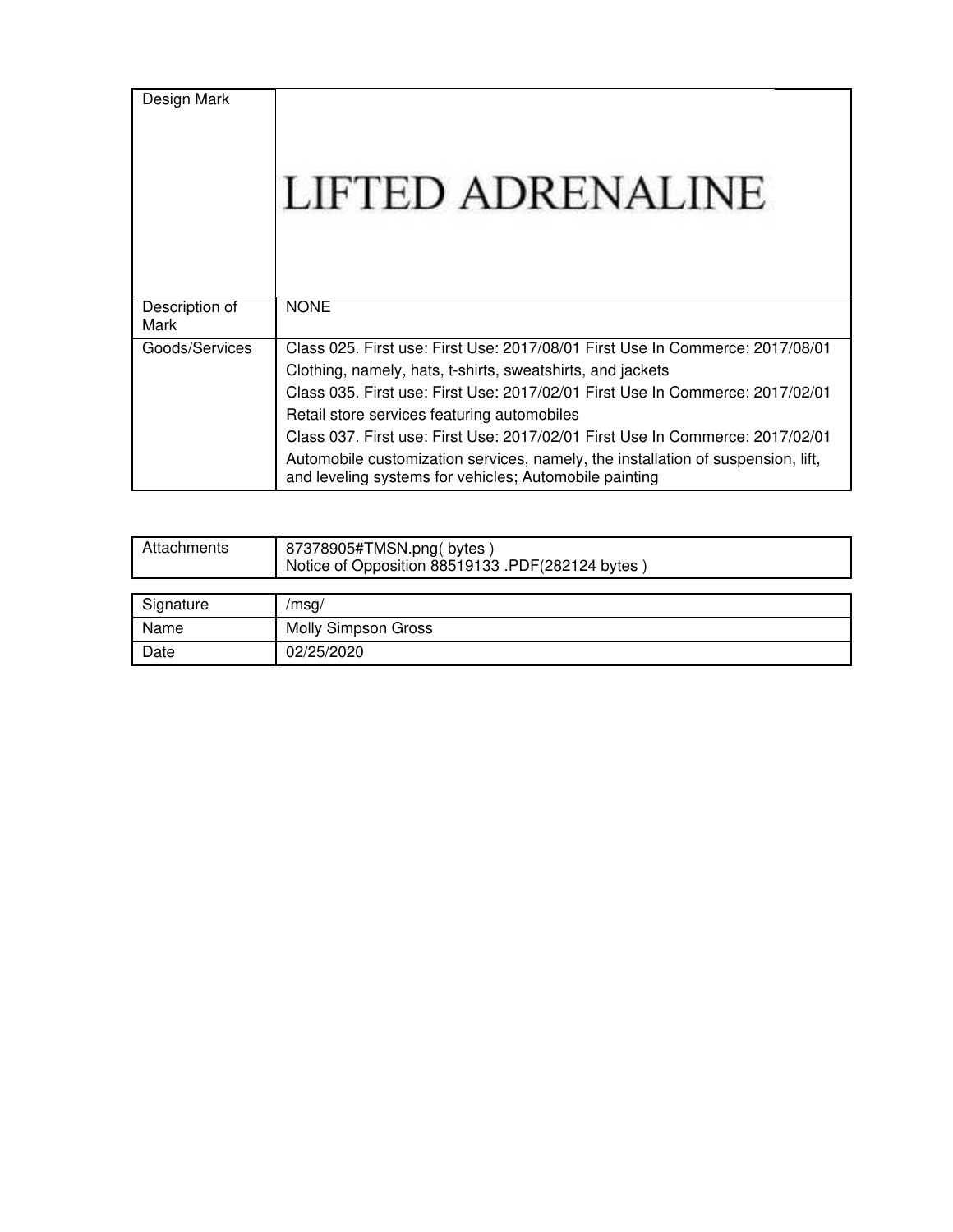#### IN THE UNITED STATES PATENT AND TRADEMARK OFFICE BEFORE THE TRADEMARK TRIAL AND APPEAL BOARD

| STEVE WHITE MOTORS, INC., |                                  |
|---------------------------|----------------------------------|
|                           | OPPOSITION No.                   |
| Plaintiff,                |                                  |
|                           | Serial No. 88/519,133            |
| v.                        |                                  |
|                           | Mark: ADRENALINE                 |
| FORD MOTOR COMPANY,       |                                  |
|                           | Date Published: October 29, 2019 |
| Defendant.                |                                  |
|                           |                                  |

#### **NOTICE OF OPPOSITION**

Steve White Motors, Inc. ("Steve White Motors" or "Opposer"), a North Carolina corporation, having its business address at 2053 US Hwy 70 SE, Hickory, North Carolina 28603 believes that it is or will be damaged by the registration of the mark shown in Application Serial No. 88/519133 (the "Application") for the goods identified, and hereby opposes the same.

As the Grounds for the opposition, Opposer states:

- 1. On July 20, 2019, Applicant Ford Motor Company, a Delaware Limited Liability Company, with an address of One American Road, Dearborn, Michigan, 48126 ("Applicant"), filed the Application for the mark ADRENALINE ("Applicant's Mark") for "Land motor vehicles, namely, passenger automobiles, pick-up trucks, sport utility vehicles," in Class 012 ("Applicant's Goods") on an intent to use basis.
- 2. Steve White Motors is a North Carolina based corporation which operates a business in automobile sales and servicing, and has used the LIFTED ADRENALINE mark in connection with its services customizing trucks and sport utility vehicles, including installation of after-factory suspension, lift, and leveling systems, as well as retail services selling vehicles with these customizations, and goods in the form of clothing. Opposer has been using the LIFTED ADRENALINE brand since at least as early as February 1, 2017, which it advertises extensively online, and uses in commerce throughout the United States.
- 3. Steve White Motors owns rights in and to the trademark LIFTED ADRENALINE ("Opposer's Registered Mark"), and owns the U.S. Trademark Registration on the Principal Register for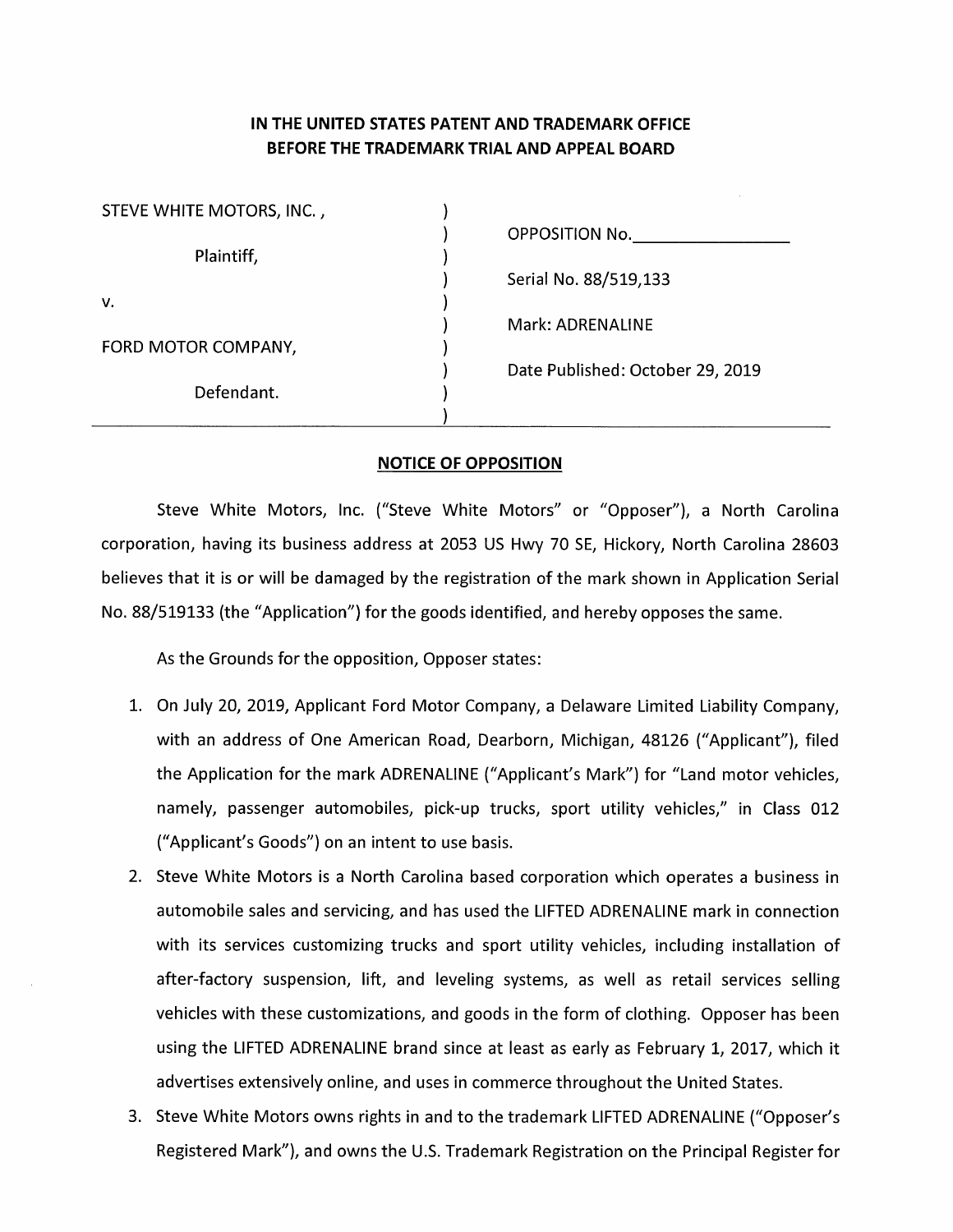goods and services, as set forth in the chart below ("Opposer's Registered Goods and  $Services''$ ) –

|       | Mark: LIFTED ADRENALINE - Reg: 5388338 - Serial: 87378905 - Registered 01/23/2018 |                                                                                                                                                                                         |  |
|-------|-----------------------------------------------------------------------------------|-----------------------------------------------------------------------------------------------------------------------------------------------------------------------------------------|--|
| Class | First Use as Early As                                                             | Goods/Services                                                                                                                                                                          |  |
| 025   | 08/01/2017                                                                        | Clothing, namely, hats, t-shirts, sweatshirts, and jackets                                                                                                                              |  |
| 035   | 02/01/2017                                                                        | Retail store services featuring automobiles                                                                                                                                             |  |
| 037   | 02/01/2017                                                                        | Automobile customization services, namely, the installation of<br>suspension, lift, and leveling systems for vehicles; Automobile<br>painting<br>LIFTED is disclaimed as to this class. |  |

The above-listed registration is valid and subsisting. Attached as Exhibit A is a true and correct printout of the PTO's information about the above-listed registration.

- 4. Steve White Motor's has continuously used "LIFTED ADRENALINE" as a mark for Opposer's Registered Goods and Services, prior to July 20, 2019, the filing date of the intent to use Application opposed herein.
- 5. The LIFTED ADRENALINE mark is distinctive, and uniquely associated with Steve White Motors in connection with Opposer's Registered Goods and Services, by reason of Steve White Motors continuous and extensive use, advertising, promotion and sales. Such use, advertising, promotion, and sales occurred prior to the date of the Application and any possible date Applicant can claim.
- 6. On information and belief, Applicant's Goods are related to Opposer's Registered Goods and Services, and would be directed to related classes of customers as those for Opposer's Registered Goods and Services, and would be sold/offered in the same channels of trade.
- 7. Applicant's Mark is identical to part of Opposer's Registered Mark, and consumers will understand the common word "ADRENALINE" as identical when they encounter the marks in commerce.
- 8. A fact relevant to this opposition is that Applicant is a Fortune 100 company with an overarching brand - FORD - that is a household name in the United States. If the public would associate the Applicant's Mark with Applicant, the association would exacerbate the likelihood of confusion between Applicant's Mark and Opposer's Registered Mark. That is, consumers who are aware of Applicant's Mark are likely to believe, upon seeing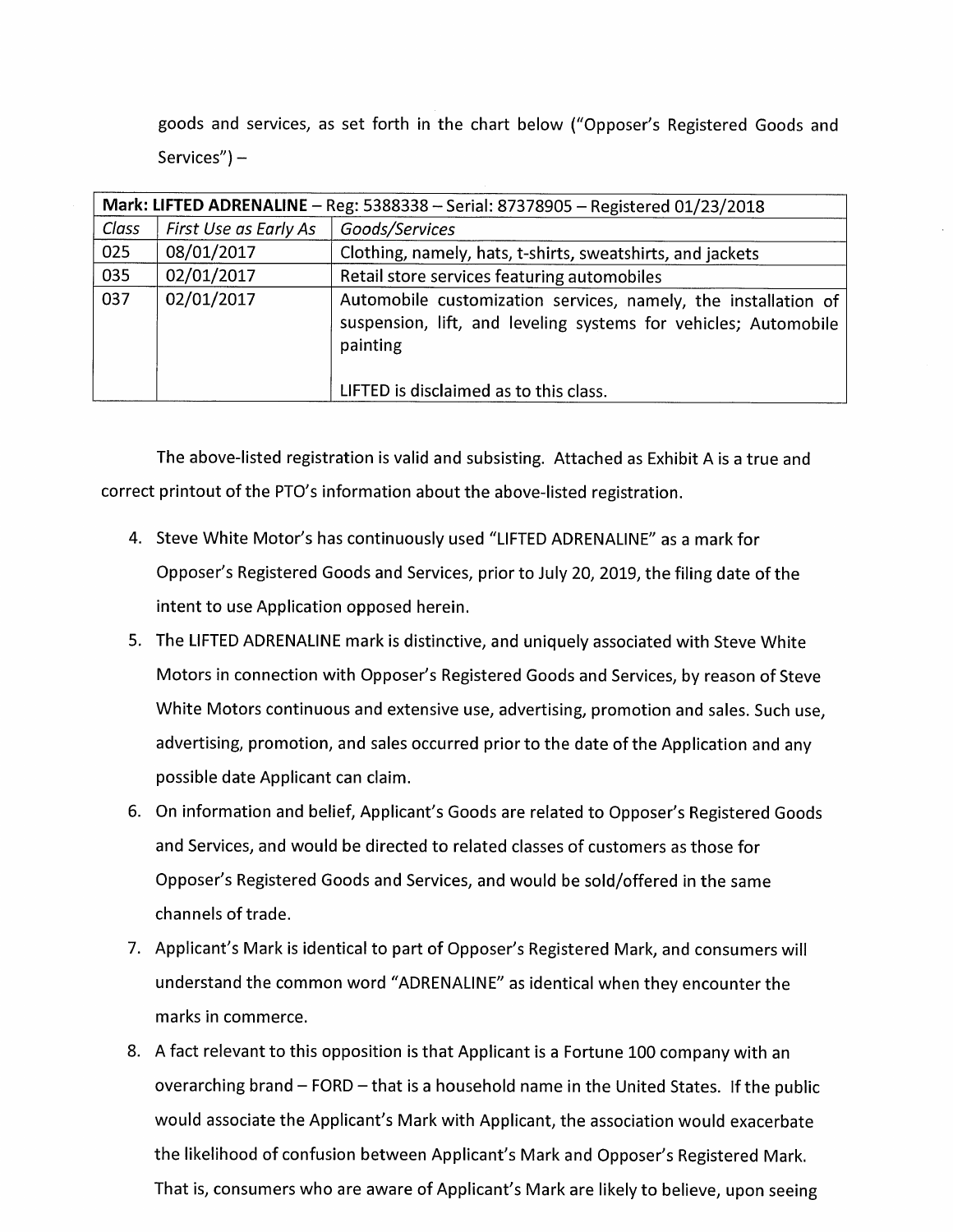the Registrant's mark LIFTED ADRENALINE for vehicle-related goods and services that the goods and services emanate from, or are related to, Applicant's Goods.

- 9. Opposer is not a franchise dealer of new motor vehicles manufactured by Applicant, but does utilize Opposer's Registered Mark in providing "after-market" services to vehicles from all manufacturers.
- 10. The Trademark Act protects against "'reverse confusion' where a significantly larger or prominent junior user, such as Applicant, is perceived as the source of a smaller, senior user's goods such that the senior user may experience diminution or even loss of its mark's identity and goodwill due to extensive use of a confusingly similar mark by the junior user for related goods." In re i.am.symbolic, llc, 866 F.3d 1315, 123 USPQ2d 1744, 1752 (Fed. Cir. 2017) (quoting In re Shell Oil Co., 992 F.2d 1204, 26 USPQ2d 1687, 1690 (Fed. Cir. 1993)).
- 11. Similarly, here, Applicant is a much larger, more prominent user, and if Applicant's Mark is allowed to register, there is a strong likelihood that Opposer's Registered Mark will experience diminution and loss of its mark's identity and goodwill because of Applicant's use a confusingly similar mark for related goods.
- 12. Applicant's Mark so resembles Opposer's Registered Mark as to be likely, when used in conjunction with Applicant's Goods, to cause confusion, mistake, or deception by causing the public to believe that the goods or services offered in connection with Opposer's Registered Mark originate from, or are otherwise sponsored or endorsed by Applicant through an association with Applicant's Mark, in violation of the Lanham Act § 2(d) (15  $U.S.C. 1052(d)).$
- 13. For at least the reasons stated above, Opposer will be damaged by Applicant's registration of Application No. 88/519,133.

WHEREFORE, Opposer prays that Application No. 88/519,133 be refused registration.

Respectfully submitted,

PATRICK, HARPER & DIXON, LLP

 $/msg/$ By: **Attorneys for Opposer** P.O. Box 218 Hickory, North Carolina 28603 (828) 322-7741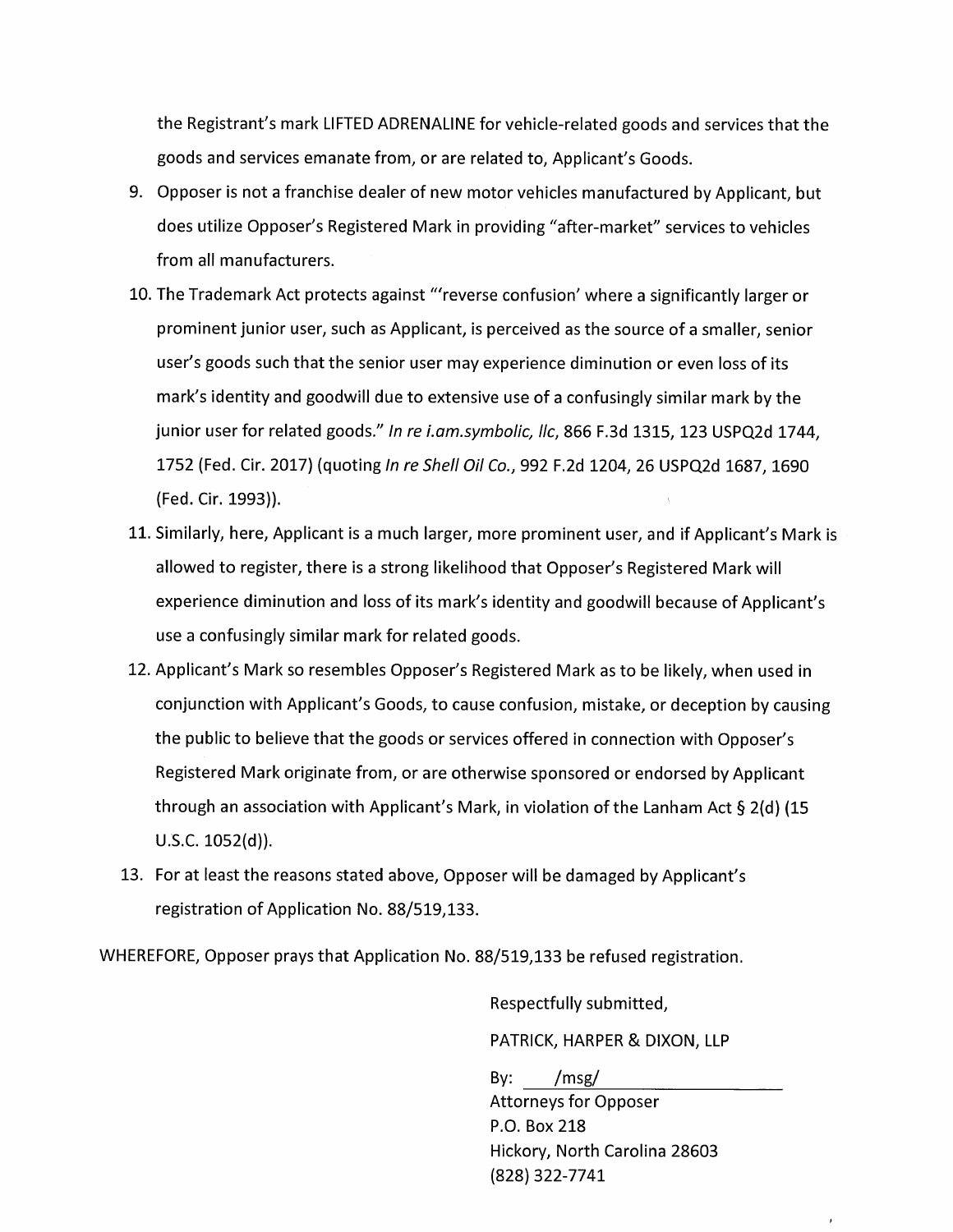

**United States Patent and Trademark Office** 

Home | Site Index | Search | FAQ | Glossary | Guides | Contacts | eBusiness | eBiz alerts | News | Help

# **Trademarks > Trademark Electronic Search System (TESS)**

TESS was last updated on Mon Feb 24 03:47:21 EST 2020

| <b>TESS HOM</b><br>ть | I NEW USER | <b>STRUCTURED</b> | <b>I Frida Form</b> |  | <b>ERCWSE DICT SEARCH OG</b> |  |  |
|-----------------------|------------|-------------------|---------------------|--|------------------------------|--|--|
|-----------------------|------------|-------------------|---------------------|--|------------------------------|--|--|

Logout | Please logout when you are done to release system resources allocated for you.

# Record 1 out of 1

**TSDR ASSIGN Status TTAB Status** (Use the "Back" button of the Internet Browser to return to **TESS)** 

# **LIFTED ADRENALINE**

| Word Mark<br>Goods and<br><b>Services</b>              | LIFTED ADRENALINE<br>IC 025. US 022 039. G & S: Clothing, namely, hats, t-shirts, sweatshirts, and jackets. FIRST USE: 20170801.<br>FIRST USE IN COMMERCE: 20170801                                                                |
|--------------------------------------------------------|------------------------------------------------------------------------------------------------------------------------------------------------------------------------------------------------------------------------------------|
|                                                        | IC 035, US 100 101 102, G & S: Retail store services featuring automobiles. FIRST USE: 20170201, FIRST USE<br>IN COMMERCE: 20170201                                                                                                |
|                                                        | IC 037. US 100 103 106. G & S: Automobile customization services, namely, the installation of suspension, lift,<br>and leveling systems for vehicles; Automobile painting. FIRST USE: 20170201. FIRST USE IN COMMERCE:<br>20170201 |
| <b>Standard</b><br><b>Characters</b><br><b>Claimed</b> |                                                                                                                                                                                                                                    |
| <b>Mark Drawing</b><br>Code                            | (4) STANDARD CHARACTER MARK                                                                                                                                                                                                        |
| Serial Number 87378905                                 |                                                                                                                                                                                                                                    |
| <b>Filing Date</b>                                     | March 21, 2017                                                                                                                                                                                                                     |
| <b>Current Basis 1A</b>                                |                                                                                                                                                                                                                                    |
| Original Filing <sub>1A;1B</sub><br><b>Basis</b>       |                                                                                                                                                                                                                                    |
| Published for<br><b>Opposition</b>                     | September 12, 2017                                                                                                                                                                                                                 |
| Registration<br>Number                                 | 5388338                                                                                                                                                                                                                            |
| <b>Registration</b><br>Date                            | January 23, 2018                                                                                                                                                                                                                   |
| Owner                                                  | (REGISTRANT) Steve White Motors, Inc. CORPORATION NORTH CAROLINA 2053 US Hwy 70 SE Hickory<br>NORTH CAROLINA 28603                                                                                                                 |
| Attorney of<br>Record                                  | <b>Molly Simpson Gross</b>                                                                                                                                                                                                         |
| <b>Disclaimer</b>                                      | NO CLAIM IS MADE TO THE EXCLUSIVE RIGHT TO USE "LIFTED" FOR INTERNATIONAL CLASS 37 APART                                                                                                                                           |